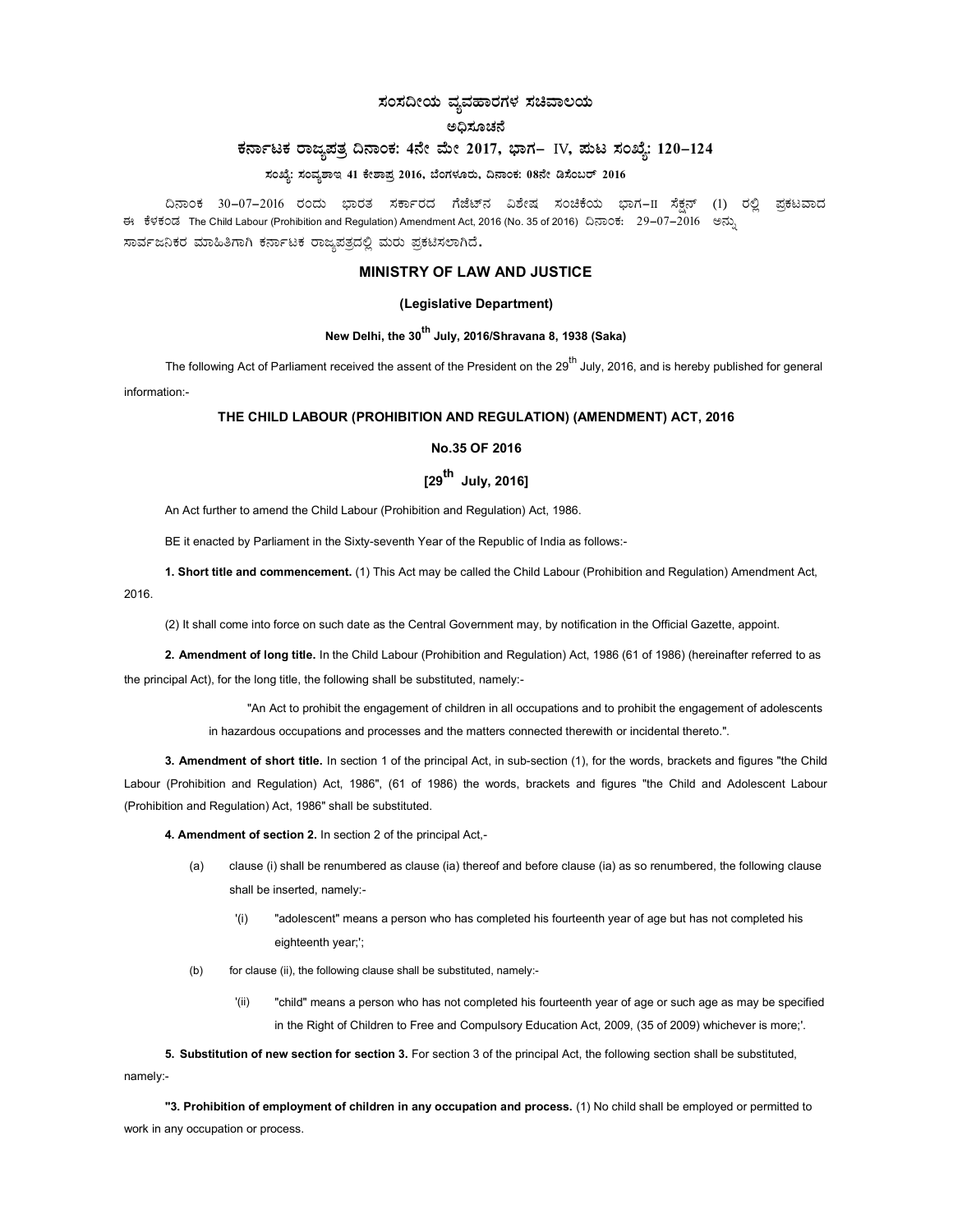(2) Nothing in sub-section (1) shall apply where the child,-

- (a) helps his family or family enterprise, which is other than any hazardous occupations or processes set forth in the Schedule, after his school hours or during vacations;
- (b) works as an artist in an audio-visual entertainment industry, including advertisement, films, television serials or any such other entertainment or sports activities except the circus, subject to such conditions and safety measures, as may be prescribed:

Provided that no such work under this clause shall effect the school education of the child.

Explanation.-For the purposes of this section, the expression,

- (a) "family" in relation to a child, means his mother, father, brother, sister and father's sister and brother and mother's sister and brother;
- (b) "family enterprise" means any work, profession, manufacture or business which is performed by the members of the family with the engagement of other persons;
- (c) "artist" means a child who performs or practices any work as a hobby or profession directly involving him as an actor, singer, sports person or in such other activity as may be prescribed relating to the entertainment or sports activities falling under clause (b) of sub-section (2)." .

6. Insertion of new section 3A. After section 3 of the principal Act, the following section shall be inserted, namely:-

"3A. Prohibition of employment of adolescents in certain hazardous occupations and processes. No adolescent shall be employed or permitted to work in any of the hazardous occupations or processes set forth in the Schedule:

Provided that the Central Government may, by notification, specify the nature of the non-hazardous work to which an adolescent may be permitted to work under this Act." .

7. Amendment of section 4. In section 4 of the principal Act, for the words "add any occupation or process to the Schedule", the words "add to, or, omit from, the Schedule any hazardous occupation or process" shall be substituted.

8. Amendment of section 5. In section 5 of the principal Act,-

- (i) in the marginal heading, for the words "Child Labour Technical Advisory Committee", the words "Technical Advisory Committee" shall be substituted;
- (ii) in sub-section (1), for the words "Child Labour Technical Advisory Committee" , the words "Technical Advisory Committee" shall be substituted.

9. Amendment of Part III. In the heading of Part III of the principal Act, for "CHILDREN" substitute "ADOLESCENTS.".

10. Amendment of section 6. In section 6 of the principal Act, for the word and figure "section 3", the word, figure and letter "section 3A" shall be substituted.

11. Amendment of section 7. In section 7 of the principal Act, for the word "child", wherever it occurs, the word "adolescent" shall be substituted.

12. Amendment of section 8. In section 8 of the principal Act, for the word "child", the word "adolescent" shall be substituted.

13. Amendment of section 9. In section 9 of the principal Act, for the word "child", at both the places, where it occurs, the word "adolescent" shall be substituted.

14. Amendment of section 10. In section 10 of the principal Act, for the word "child", at both the places, where it occurs, the word "adolescent" shall be substituted.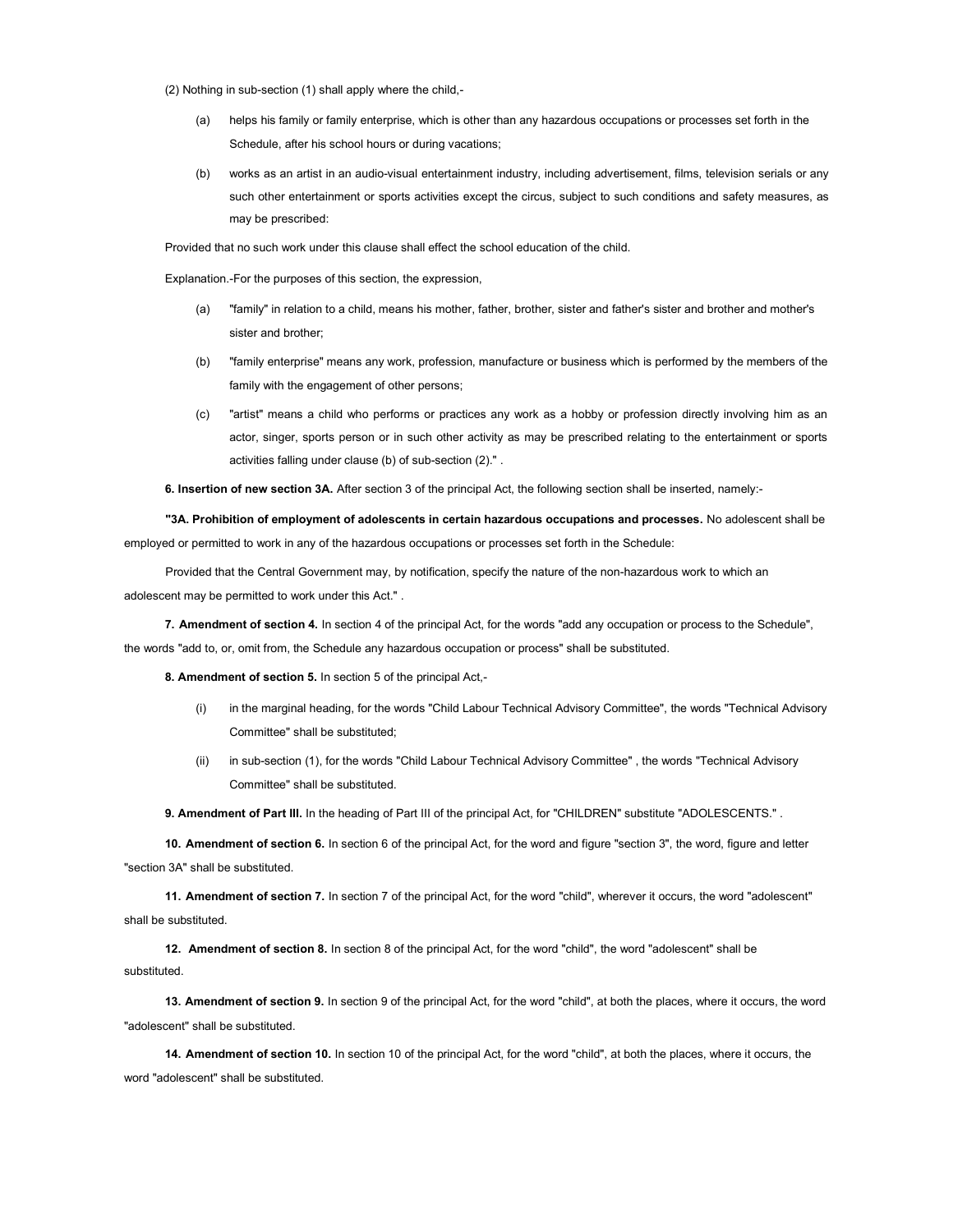#### 15. Amendment of section 11. In section 11 of the principal Act,-

- (a) for the word "children", the word "adolescent" shall be substituted.
- (b) for the word "child", wherever it occurs the word "adolescent" shall be substituted.

16. Amendment of section 12. In section 12 of the principal Act,-

- (a) in the marginal heading, for the words and figures "sections 3 and 14" the words, figures and letter "sections 3A and 14" shall be substituted;
- (b) for the words and figures "sections 3 and 14", the words, figures and letter "sections 3A and 14" shall be substituted.

17. Amendment of section 13. In section 13 of the principal Act, for the word "children", wherever it occurs, the word "adolescent" shall be substituted.

#### 18. Amendment of section 14. In section 14 of the principal Act,-

(a) for sub-section (1), the following sub-sections shall be substituted, namely:-

"(1) Whoever employs any child or permits any child to work in contravention of the provisions of section 3 shall be punishable with imprisonment for a term which shall not be less than six months but which may extend to two years, or with fine which shall not be less than twenty thousand rupees but which may extend to fifty thousand rupees, or with both:

Provided that the parents or guardians of such children shall not be punished unless they permit such child for commercial purposes in contravention of the provisions of section 3.

(1A) Whoever employs any adolescent or permits any adolescent to work in contravention of the provisions of section 3A shall be punishable with imprisonment for a term which shall not be less than six months but which may extend to two years or with fine which shall not be less than twenty thousand rupees but which may extend to fifty thousand rupees, or with both:

Provided that the parents or guardians of such adolescent shall not be punished unless they permit such adolescent to work in contravention of the provisions of section 3A.

(1B) Notwithstanding anything contained in sub-sections (1) and (1A) the parents or guardians of any child or adolescent referred to in section 3 or section 3A, shall not be liable for punishment, in case of the first offence.".

(b) for sub-section (2), the following sub-sections shall be substituted, namely:-

"(2) Whoever, having been convicted of an offence under section 3 or section 3A commits a like offence afterwards, he shall be punishable with imprisonment for a term which shall not be less than one year but which may extend to three years.

(2A) Notwithstanding anything contained in sub-section (2), the parents or guardian having been convicted of an offence under section 3 or section 3A, commits a like offence afterwards, he shall be punishable with a fine which may extend to ten thousand rupees.".

(c) clauses (a), (b) and (c) of sub-section (3) shall be omitted.

19. Insertion of new sections 14A, 14B, 14C and 14D. After section 14 of the principal Act, the following sections shall be inserted, namely:-

"14A. Offences to be Congnizable. Notwithstanding anything contained in the Code of Criminal Procedure, 1973, (2 of 1974) any offence committed by an employer and punishable under section 3 or section 3A shall be cognizable.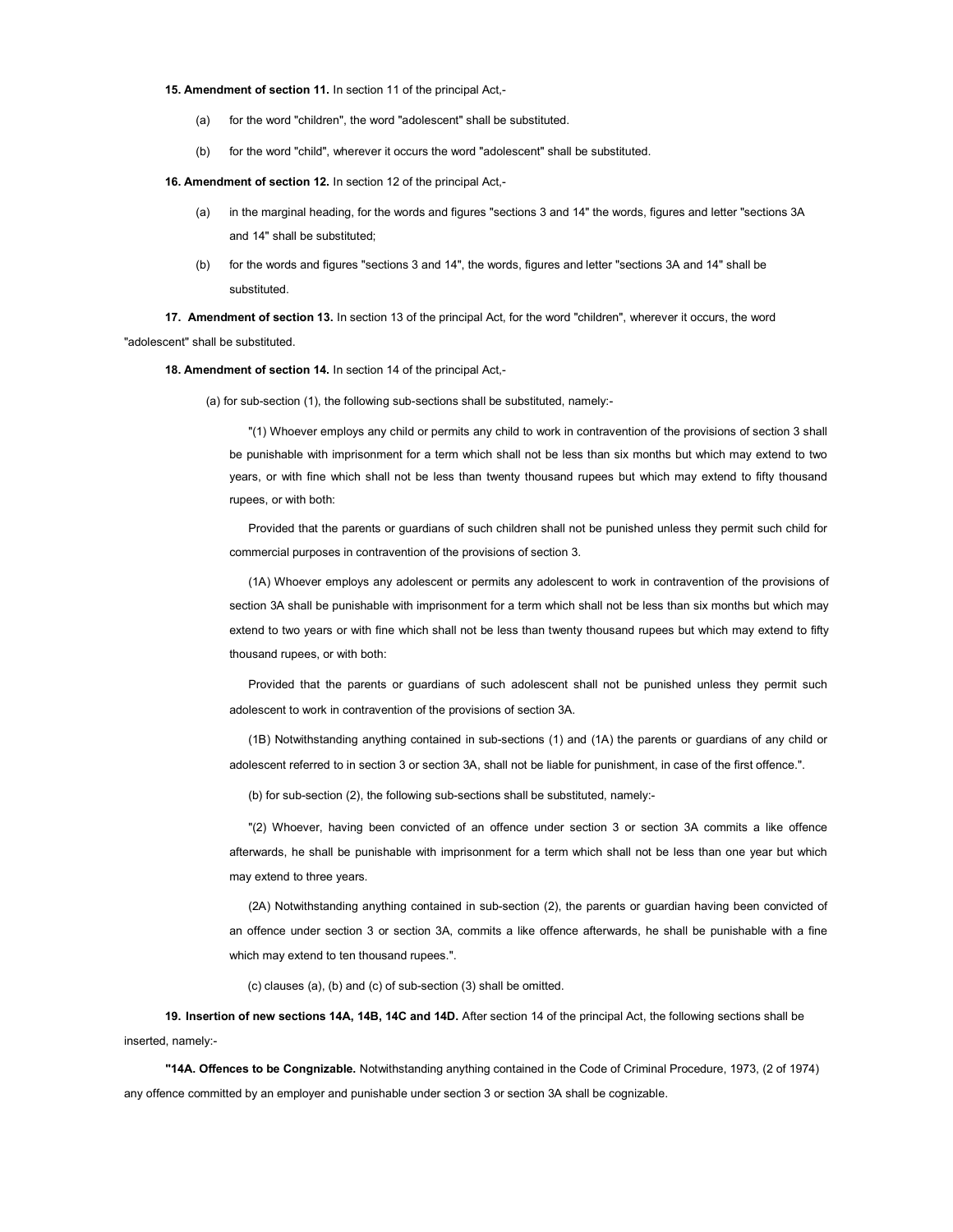14B. Child and Adolescent Labour Rehabilitation Fund. (1) The appropriate Government shall constitute a Fund in every district or for two or more districts to be called the Child and Adolescent Labour Rehabilitation Fund to which the amount of the fine realized from the employer of the child and adolescent, within the jurisdiction of such district or districts, shall be credited.

(2) The appropriate Government shall credit an amount of fifteen thousand rupees to the Fund for each child or adolescent for whom the fine amount has been credited under sub-section (1).

(3) The amount credited to the Fund under sub-sections (1) and (2) shall be deposited in such banks or invested in such manner, as the appropriate Government may decide.

(4) The amount deposited or invested, as the case may be under sub-section (3), and the interest accrued on it, shall be paid to the child or adolescent in whose favour such amount is credited, in such manner as may be prescribed.

Explanation:- For the purposes of appropriate Government, the Central Government shall include the Administrator or the Lieutenant Governor of a Union territory under article 239 A of the Constitution.

14C. Rehabilitation of rescued child or adolescent. The child or adolescent, who is employed in contravention of the provisions of this Act and rescued, shall be rehabilitated in accordance with the laws for the time being in force.

14D. Compounding of offences. (1) Notwithstanding anything contained in the Code of Criminal Procedure, 1973, (2 of 1974) the District Magistrate may, on the application of the accused person, compound any offence committed for the first time by him, under sub-section (3) of section 14 or any offence committed by an accused person being parent or a guardian, in such manner and on payment of such amount to the appropriate Government, as may be prescribed.

(2) If the accused fails to pay such amount for composition of the offence, then, the proceedings shall be continued against such person in accordance with the provisions of this Act.

(3) Where any offence is compounded before the institution of any prosecution, no prosecution shall be instituted in relation to such offence, against the offender in relation to whom the offence is so compounded.

(4) Where the composition of any offence is made after the institution of any prosecution, such composition shall be brought in writing, to the notice of the Court in which the prosecution is pending and on the approval of the composition of the offence being given, the person against whom the offence is so compounded, shall be discharged.".

20. Insertion of new sections 17A and 17B. After section 17, the following sections shall be inserted, namely:-

"17A. District Magistrate to implement the provisions. The appropriate Government may confer such powers and impose such duties on a District Magistrate as may be necessary, to ensure that the provisions of this Act are properly carried out and the District Magistrate may specify the officer, subordinate to him, who shall exercise all or any of the powers, and perform all or any of the duties, so conferred or imposed and the local limits within which such powers or duties shall be carried out by the officer as may be prescribed.

17B. Inspection and monitoring. The appropriate Government shall make or cause to be made periodic inspection of the places at which the employment of children is prohibited and hazardous occupations or processes are carried out at such intervals as it thinks fit, and monitor the issues, relating to the provisions of this Act.".

21. Amendment of section 18. In section 18 of the principal Act, in sub-section (2),-

- (i) clause (a) shall be relettered as clause (b) thereof and before clause (b), as so relettered, the following clause shall be inserted, namely:-
	- (a) the conditions and the safety measures under clause (b) of sub-section (2) and other activities under clause (b) to Explanation of sub-section (2) of section 3;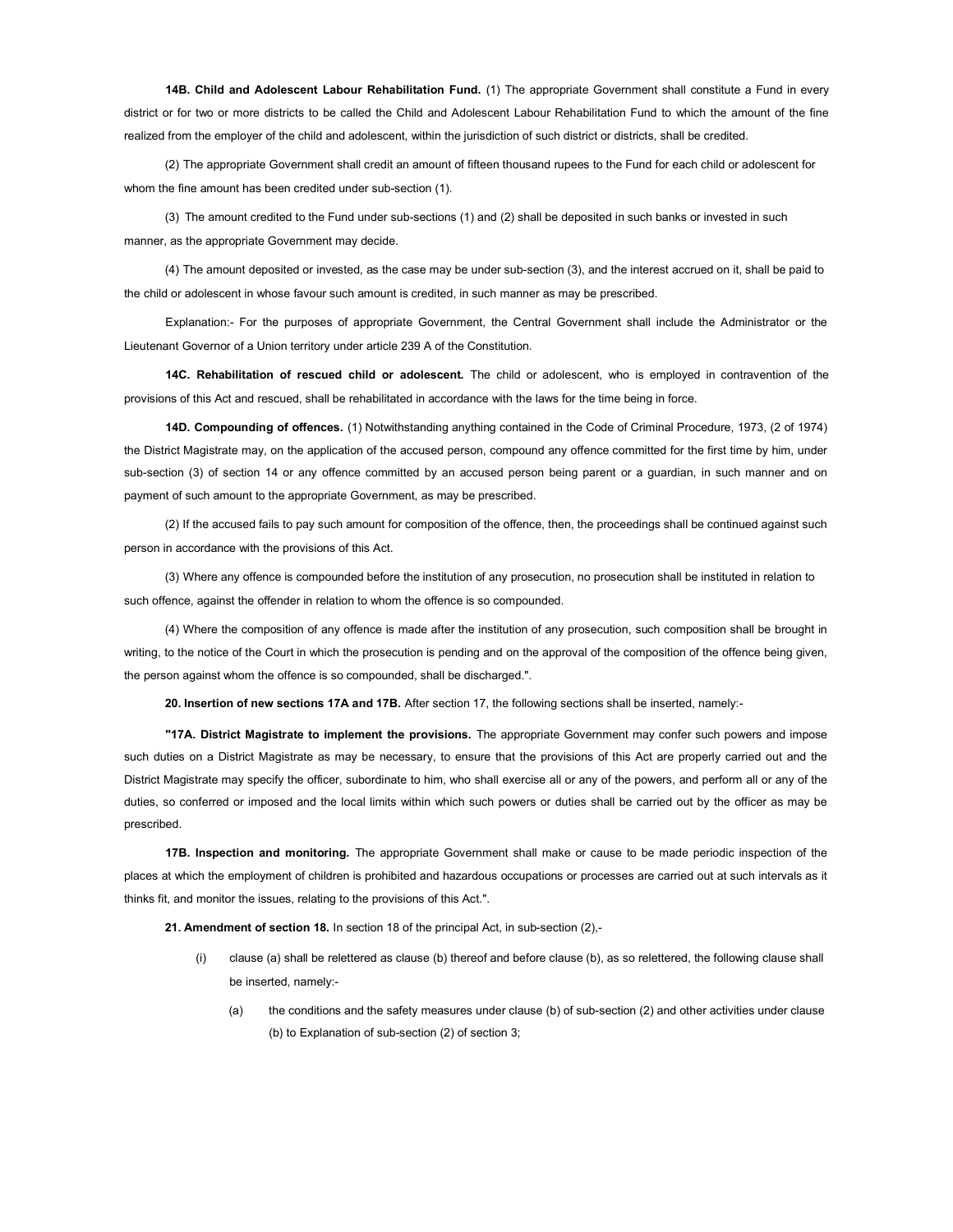- (ii) in clause (b), as so relettered, for the words "Child Labour Technical Advisory Committee", the words "Technical Advisory Committee" shall be substituted.
- (iii) clauses (b), (c) and (d) shall be relettered as clauses (c), (d) and (e) thereof and in clause (c) as so relettered, for the word "child", the word "adolescent" shall be substituted;
- (iv) after clause (e), as so relettered, the following clauses shall be inserted, namely:-
	- "(f) the manner of payment of amount to the child or adolescent under sub-section (4) of section 14B;
	- (g) the manner of composition of the offence and payment of amount to the appropriate Government under sub-section (1) of section section 14D;
	- (h) the powers to be exercised and the duties to be performed by the officer specified and the local limits within which such powers or duties shall be carried out under section 17 A.".

22. Substitution of new Schedule for the Schedule. In the principal Act, for the Schedule, the following Schedule shall be substituted, namely:-

### 'THE SCHEDULE

### (See section 3A)

(1) Mines.

- (2) Inflammable substances or explosives.
- (3) Hazardous process.

Explanation.-For the purposes of this Schedule, "hazardous process" has the meaning assigned to it in clause (cb) of the Factories Act, 1948.'. (63 of 1948)

## DR. G. NARAYANA RAJU.

Secretary to the Govt. of India.

# MANOJ KUMAR

Digitally signed by MANOJ KUMAR Date: 2016.07.30 23:11:00 +05'30'

ಕರ್ನಾಟಕ ರಾಜ್ಯಪಾಲರ ಆದೇಶಾನುಸಾರ ಮತ್ತು ಅವರ ಹೆಸರಿನಲ್ಲಿ,

# ಹೆಚ್. ರಾಜ್**ಕುಮಾ**ರ್

ಸಹಾಯಕ ಪ್ರಾರೂಪಕಾರ ಮತ್ತು ಪದನಿಮಿತ್<mark>ತ</mark> ಸರ್ಕಾರದ ಉಪ ಕಾರ್ಯದರ್ಶಿ (ಪು) ಸಂಸದೀಯ ವ್ಯವಹಾರಗಳ ಇಲಾಖೆ.

P.R. 11 SC - 20